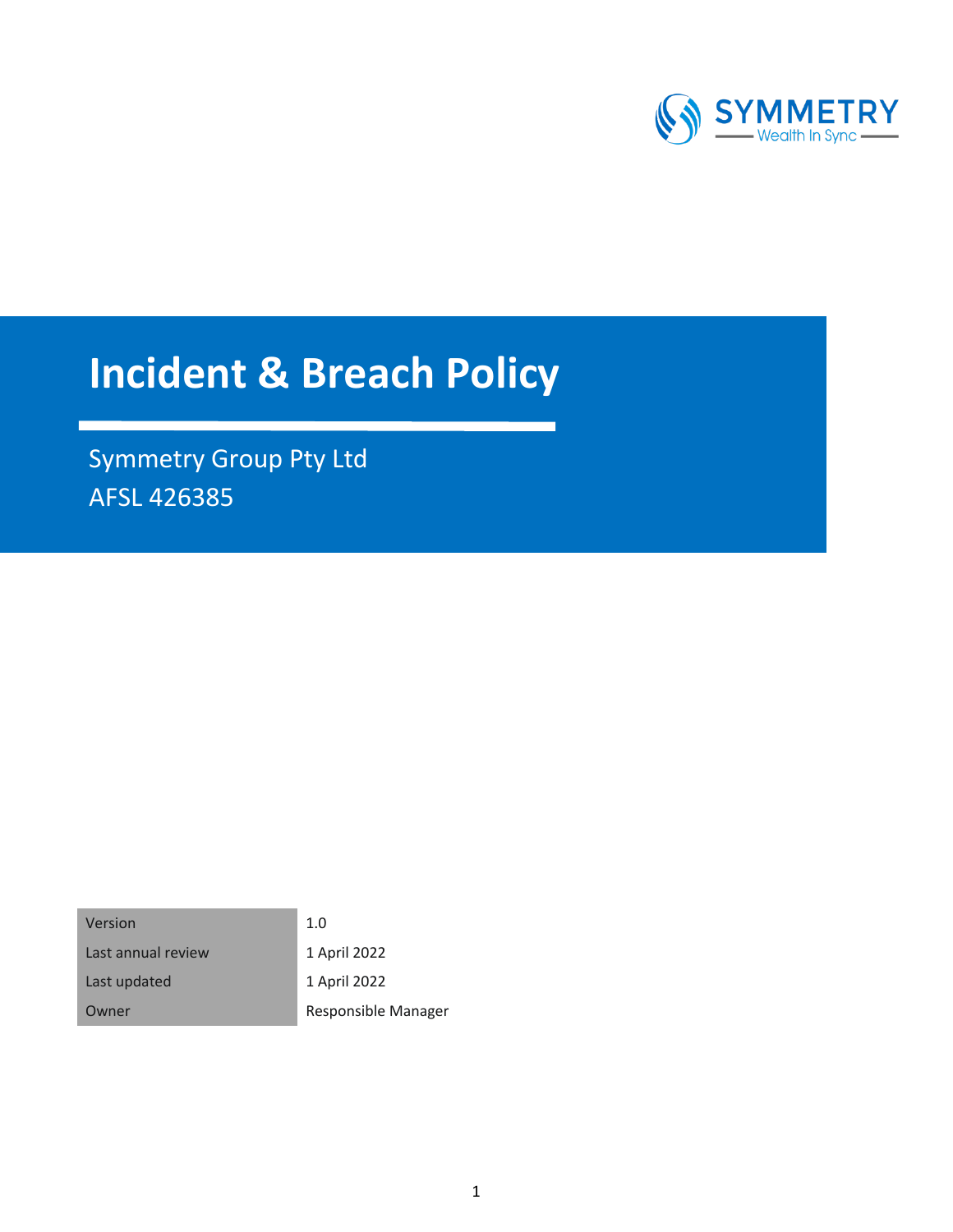# **Table of Contents**

| 1.  |  |
|-----|--|
| 2.  |  |
| 3.  |  |
| 3.1 |  |
| 3.2 |  |
| 3.3 |  |
| 3.4 |  |
| 3.5 |  |
| 4.  |  |
| 4.1 |  |
| 4.2 |  |
| 4.3 |  |
| 5.  |  |
| 5.1 |  |
| 5.2 |  |
| 5.3 |  |
|     |  |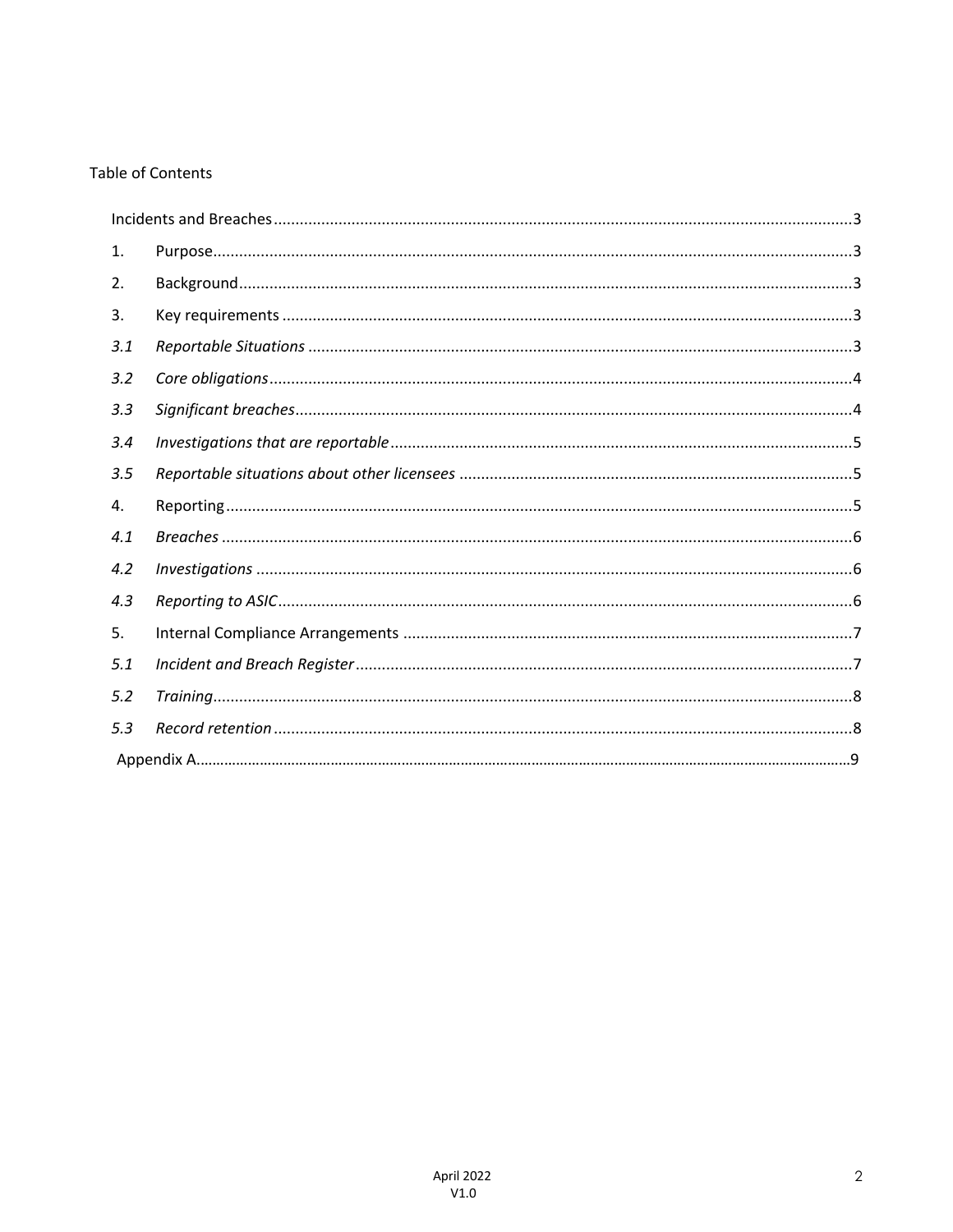# **Incidents and breaches**

## **1. Purpose**

Symmetry Group Pty Ltd ("Symmetry") is committed to conducting its business in accordance with all applicable laws and regulations, and in a way that enhances its reputation in the market.

The timely identification, escalation and rectification of incidents enables efficient management of the actual or potential impact that they may have on the business. Incident and breach reporting is a key element of the Risk Management Framework. This policy details the requirements for the timely identification, escalation and reporting of incidents and breaches through appropriate channels.

#### **2. Background**

In accordance with s912D of the Corporations Act 2001, it is crucial that all actual and likely compliance breaches, no matter how minor they may be, are recorded in Symmetry's internal Incidents and Breaches Register as soon as they are identified. This may include actual and likely breaches of the Corporations Act 2001, ASIC Regulatory Guides, AFS licence conditions, and internal compliance policies and procedures.

#### **3. Key requirements**





# *3.1 Reportable Situations*

All reportable situations, as defined by s912DAA of the Corporations Act, must be reported to ASIC. There are four types of reportable situations:

- **•** breaches or likely breaches of core obligations that are significant;
- **•** investigations into breaches or likely breaches that are significant that have continued for more than 30 days;
- **•** additional reportable situations (such as gross negligence or serious fraud); and
- reportable situations about other licensees.

Symmetry must report breaches committed by the licensee and/or by its representatives to ASIC within 30 days after it is identified that there are reasonable grounds to believe that a reportable situation has occurred.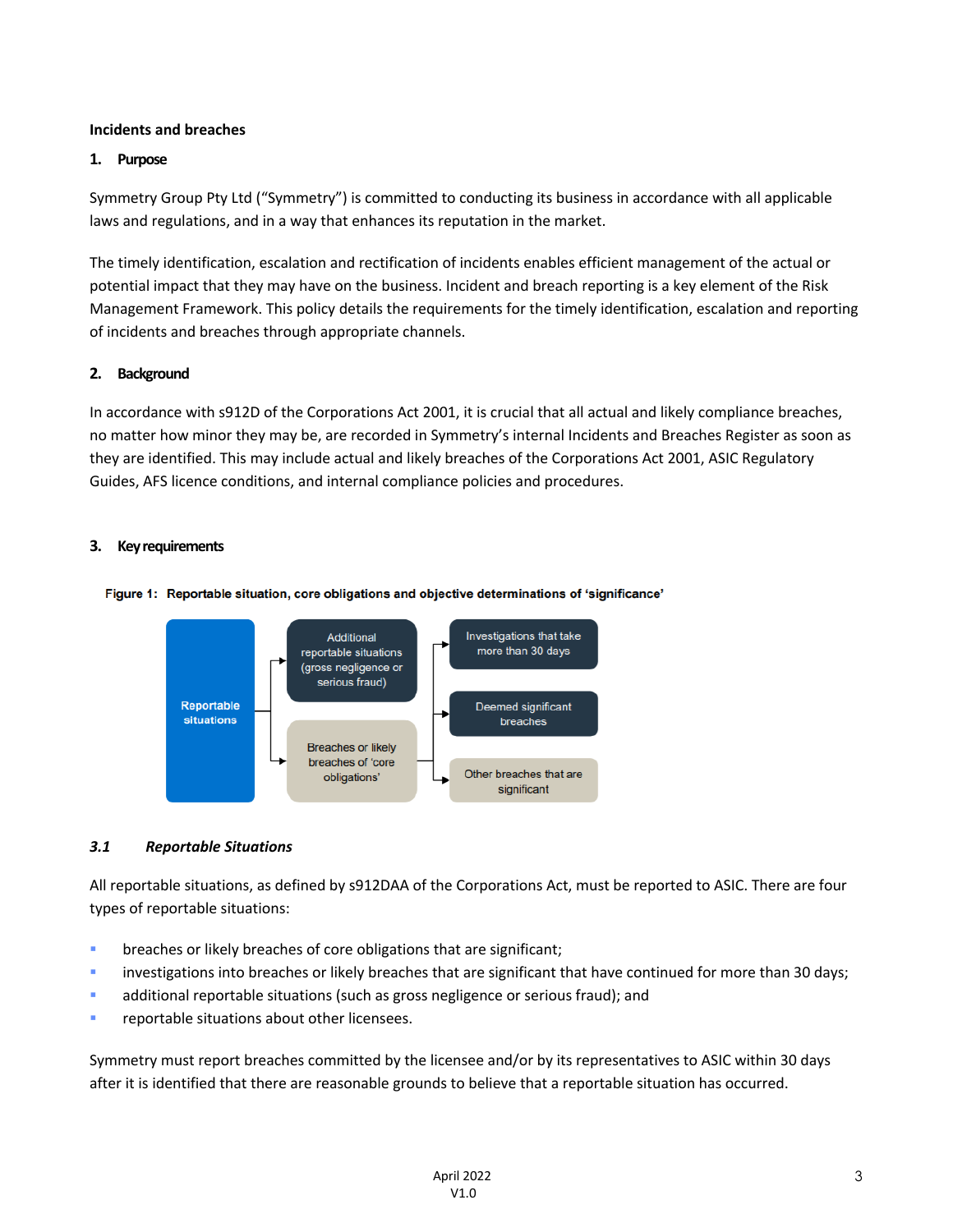# *3.2 Core obligations*

Symmetry must report to ASIC any significant breach or likely significant breach of core obligations, as defined in s912D(3) of the Corporations Act. The core obligations include:

- § The s912A General Obligations, other than s912A(1)(c), which is the obligation to comply with financial services laws;
- § The obligation under s912A(1)(c), which is to comply with financial services laws, as defined by s761A but only those parts of the definition set out in s912D(3)(b); and
- § The General Obligations under s912B of the Corporations Act, which set out the licensee's obligation to have adequate compensation arrangements in place.

# *3.3 Significant breaches*

Symmetry must report any breach or likely breach of a core obligation if the breach is deemed significant, which can be done in one of two ways:

- Deemed significant breaches a breach or likely breach of a core obligation is taken to be significant, this includes:
	- *i. Breaches that constitute the commission of an offence and the commission of the offence is punishable on conviction by a penalty that may include imprisonment for three months or more if it involves dishonesty; or 12 months or more in any other case;*
	- *ii. Breaches of a civil penalty provision;*
	- *iii. Breaches of s1041H of the Corporations Act or 12DA(1) of the ASIC Act, whereby there has been an instance of misleading or deceptive conduct; or*
	- *iv. Breaches that result or are likely to result in material loss or damage to clients.*

# or

- Other breaches that may be significant a breach or likely breach of a core obligation will need to be considered against the following factors to determine if the breach is significant:
	- *i. the number or frequency of similar previous Breaches;*
	- *ii. the impact of the Breach or likely Breach on the licensee's ability to provide the financial services covered by the licence;*
	- *iii. the extent to which the Breach or likely Breach indicates that the licensee's arrangements to ensure compliance with those obligations is inadequate; and*
	- iv. *any other matters prescribed by regulations made for the purposes of this paragraph.*

*Appendix A- contains factors that must be considered in determining whether the breach or likely breach is 'significant'. It may assist the Responsible Manager to arrive at a categorisation of a breach when documenting it in the Incident and Breach Register.*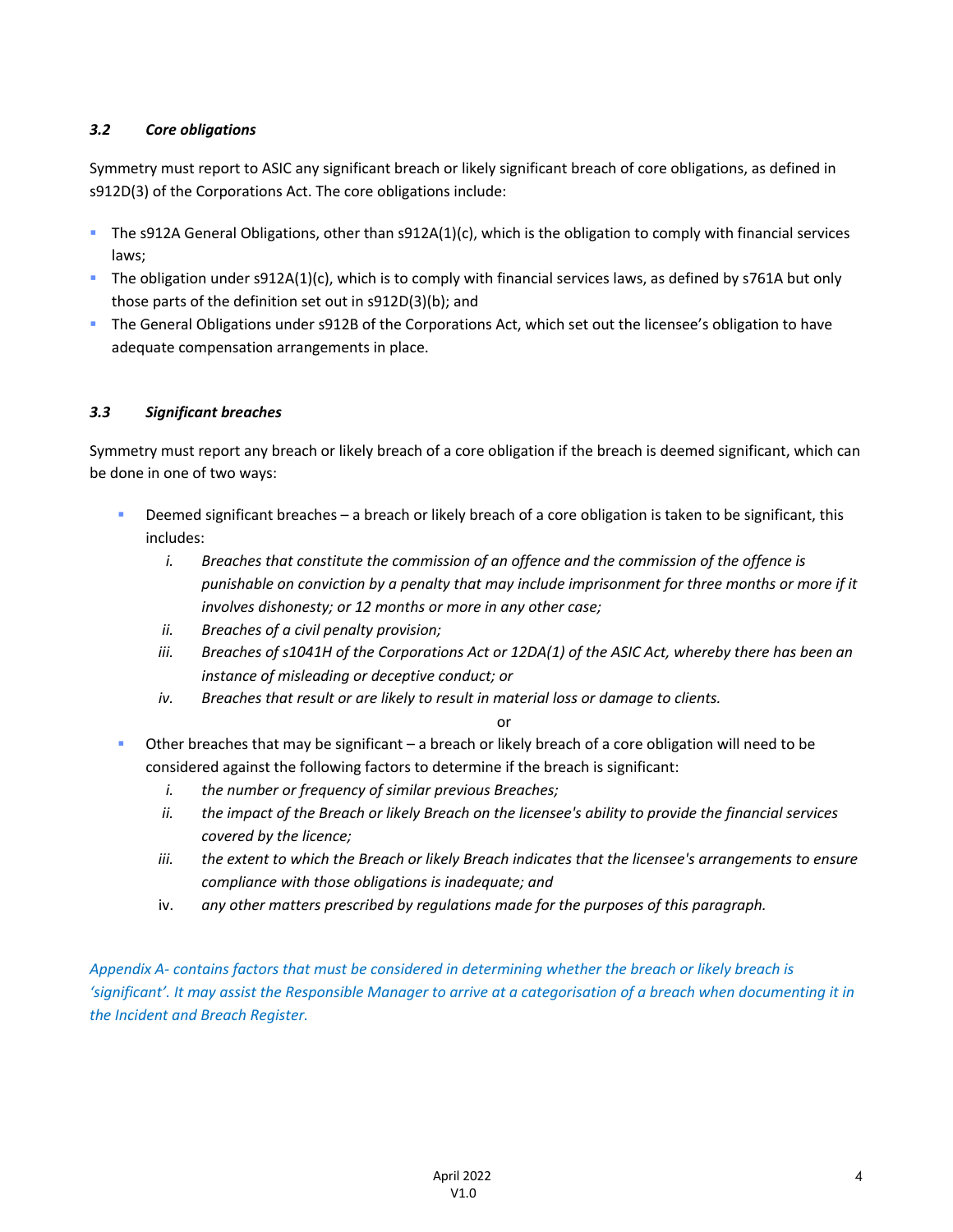# *3.4 Investigations that are reportable*

Symmetry must report to ASIC on investigations into whether a significant breach, or likely significant breach has occurred, and that continue for over **30 days**. Symmetry will ensure investigations are commenced and concluded in a timely manner and without unreasonable delay.

Where an investigation commences and concludes within 30 days and there are no grounds to believe that a reportable situation has arisen, there is no requirement to report to ASIC.

Where an investigation commences and concludes within 30 days and there is reasonable grounds to believe that a reportable situation has arisen, Symmetry will report to ASIC within 30 calendar days.

# *3.5 Reportable situations about other licensees*

Symmetry may be required to lodge a breach report in relation to a reportable situation about another licensee.

Symmetry will report to ASIC, within 30 days after first identifying, if it has reasonable grounds to believe that a reportable situation, other than a reportable situation involving an investigation, has arisen in relation to an individual who:

- § Provides personal advice to retail clients about relevant financial products; and
- Is any of the following:
	- $\triangleright$  another AFS licensee or credit licensee:
	- $\triangleright$  an employee of another AFS or credit licensee, acting within the scope of the employee's employment;
	- $\triangleright$  a director of another AFS or credit licensee, acting within the scope of the director's duties as a director; or
	- $\triangleright$  a representative of another AFS or credit licensee, acting within the scope of the representative's authority given by the licensee.

Symmetry will provide a copy of the relevant breach report to the other licensee within 30 days of identifying that there are reasonable grounds to believe that a reportable situation has arisen.

# **4. Reporting**

Who is responsible for identifying and reporting incidents and breaches?

All Symmetry staff members and its representatives are responsible for identifying incidents and breaches. The Responsible manager, in addition, is responsible for:

- Recording the incidents and breaches on Symmetry's register
- Reporting significant breaches to ASIC; and
- **Ensuring that the incident or breach is resolved in a timely manner.**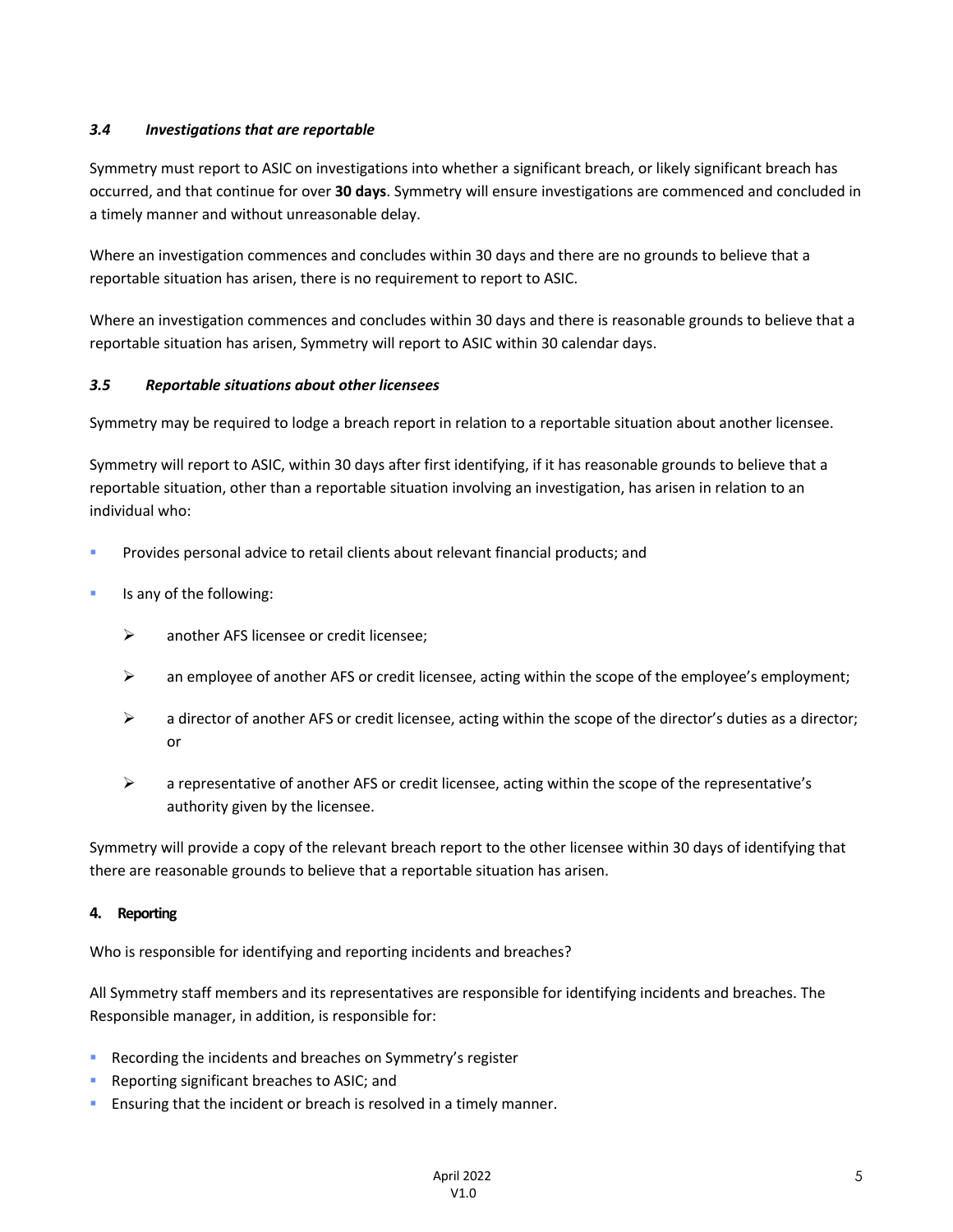Symmetry recognises that occasionally incidents may arise that need to be assessed and dealt with to ensure that the integrity of the overall compliance framework is not compromised.

It is important to recognise that not all incidents are breaches, some may just trigger a risk assessment or simply be a training item. Symmetry recognises that it is essential for all personnel to be aware of and report incidents to the Compliance Manager or Responsible Manager.

Some circumstances that may assist with identifying an incident:

- **•** Instances that are outside of the norm,
- § A process change in one area creates a deficiency in another, or
- Personnel behaviour creates an issue.

#### *4.1 Breaches*

Symmetry will report to ASIC if there are reasonable grounds to believe that a reportable situation has arisen, within 30 days of identification of the reportable situation.

In order to ensure compliance with s912DAA(3) of the Corporations Act, Symmetry will **not** wait until after the following events to lodge a breach report:

- **the reportable situation has been considered by the Board of Directors;**
- **•** the reportable situation has been considered by internal or external legal advisers;
- **•** the breach has been rectified, or steps have been taken to rectify the breach of a core obligation or an additional reportable situation; or
- **•** in the case of a likely breach, the breach has in fact occurred.

#### *4.2 Investigations*

Symmetry will only report in relation to investigations that have continued for more than 30 days. The investigation becomes a reportable situation on day 31 of the investigation, and Symmetry will report to ASIC within 30 days of this date.

#### *4.3 Reporting to ASIC*

Symmetry will report reportable situations to ASIC through the ASIC regulatory portal, completing all information required in the prescribed form, as follows:

- date of the reportable situation;
- **•** nature of the reportable situation, including whether it is a significant breach or likely significant breach of a core obligation; an additional reportable situation; an investigation into whether a breach or likely breach of a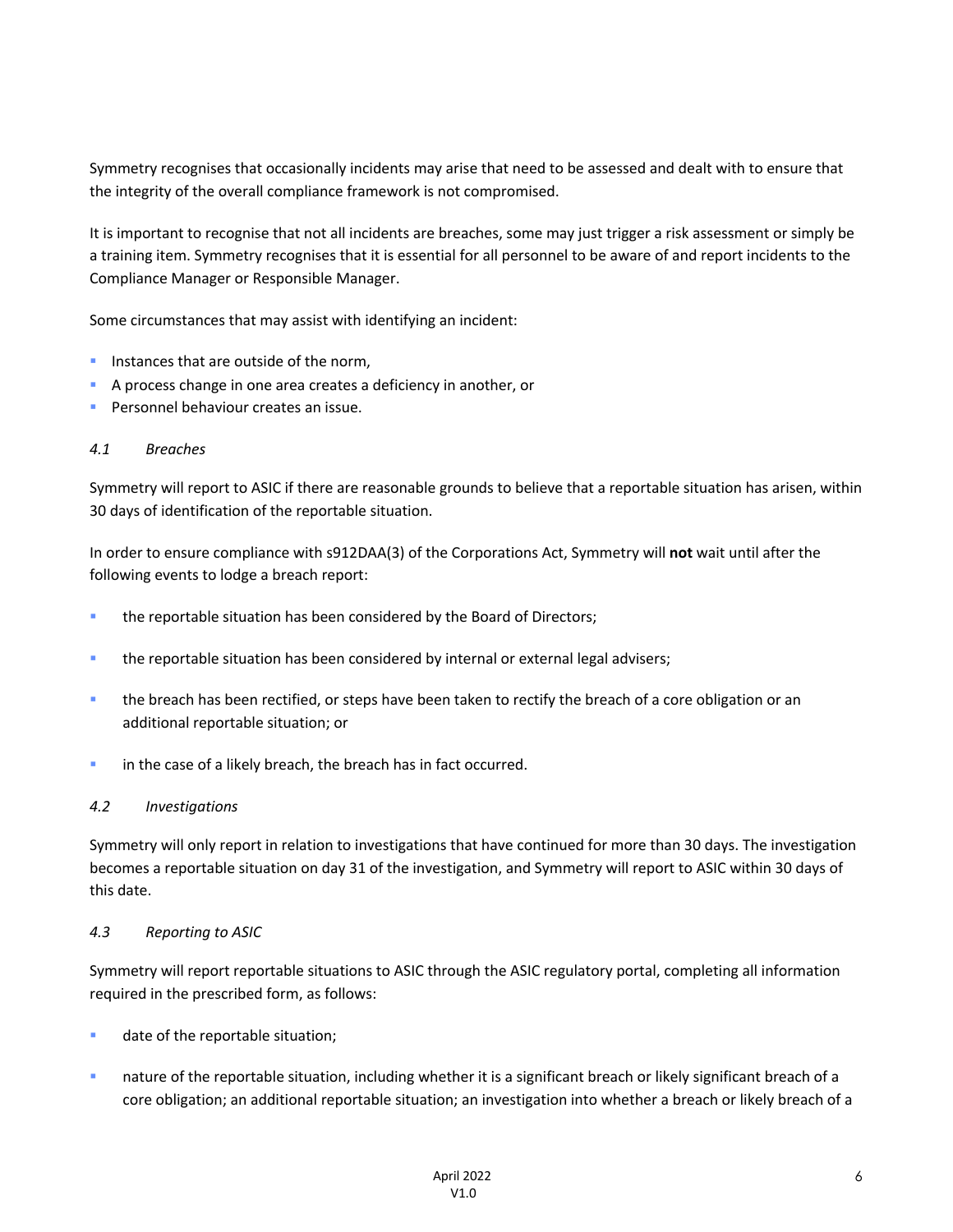core obligation has occurred that has continued for over 30 days; or a reportable situation about another licensee;

- **•** description of the reportable situation;
- **•** why the breach is significant;
- **•** how the reportable situation was identified;
- **•** information about representatives, if applicable;
- **whether and how the reportable situation has been rectified;**
- **whether and when affected clients have been compensated; and**
- **■** future compliance.

#### **5. Internal Compliance Arrangements**

#### *5.1 Incident and Breach Register*

Symmetry maintains an Incident and Breach Register to identify and record incidents and breaches that occur.

When documenting all compliance breaches, the following will be recorded:

- **•** date of the reportable situation;
- **•** date the reportable situation was identified;
- where applicable, date the investigation of the reportable situation commenced and concluded;
- § date to be reported to ASIC if deemed to be reportable (i.e., 30 calendar days after the date of identification or conclusion of investigation);
- **Nature of the reportable situation, including which of the following categories it fits:** 
	- $\triangleright$  Breach or likely breach of core obligation
	- $\triangleright$  Additional reportable situation (gross negligence or serious fraud)
	- $\triangleright$  Investigation that takes over 30 days
	- $\triangleright$  Deemed significant breaches
	- $\triangleright$  Other breach that are significant
- **•** Description of the reportable situation, including the relevant section of the Corporations Act, financial services law or licence condition that is applicable.
- **•** If applicable, why the breach is deemed significant.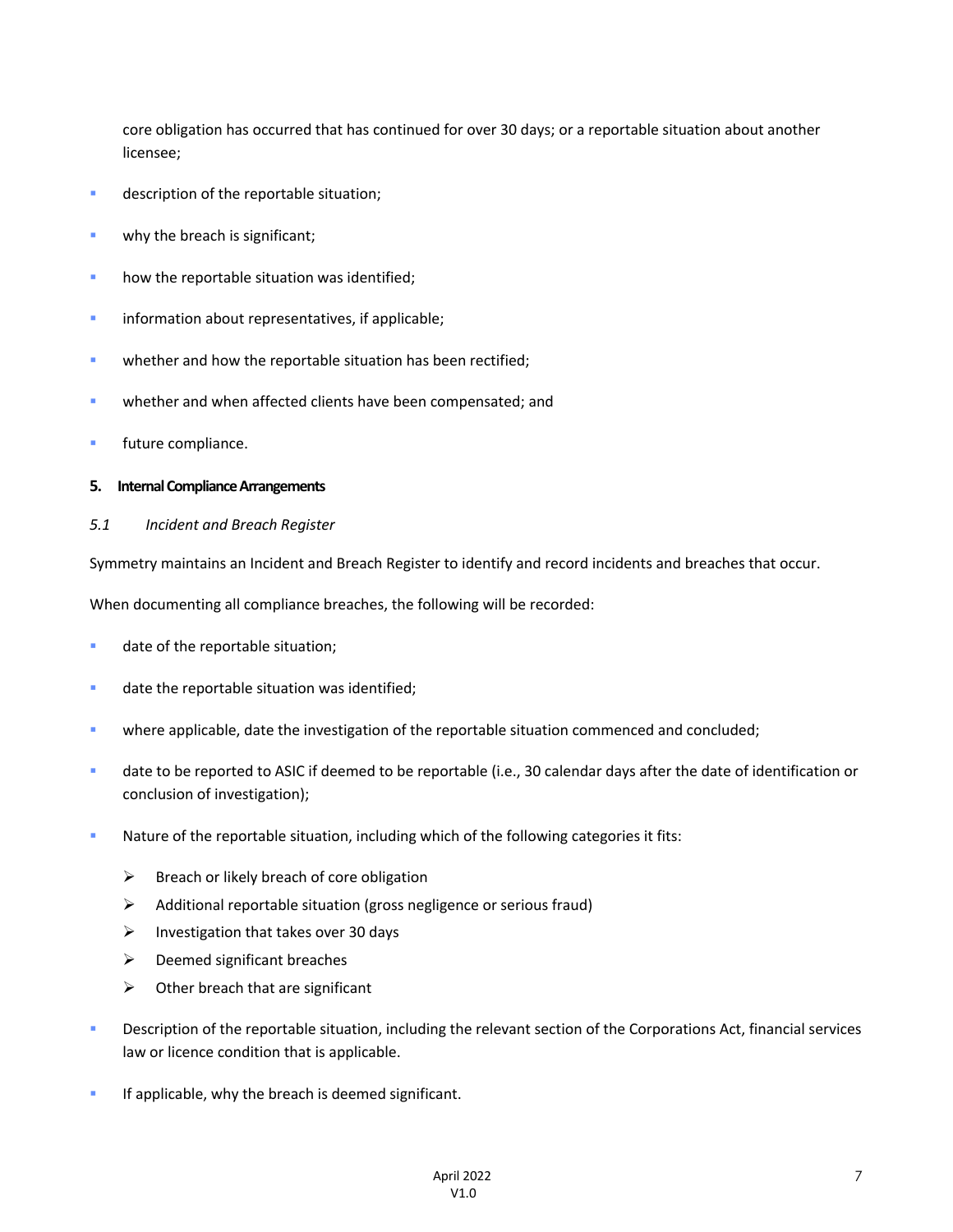- **How the reportable situation was identified.**
- **EXECT** How long the breach lasted, including whether it is continuing.
- **•** If applicable, information about representatives.
- **Whether and how the reportable situation has been rectified.**
- **•** If appliable, when affected clients have been compensated and details of any remediation programs that have been developed, including start and conclusion dates.
- **EXTERGHTM** Any steps that have or will be taken to ensure future compliance.

# *5.2 Training*

All representatives of Symmetry are required to understand this Policy, specifically, the procedures to identify and report on incidents and breaches. Consequently, all representatives will have access to this Policy from the commencement of their employment. Training and information sessions on the reporting process will be scheduled and conducted at the discretion of the Responsible Manager.

# *5.3 Record retention*

Symmetry's record keeping policy requires retention of records for as long as required by applicable laws, rules and regulations, which may change from time to time.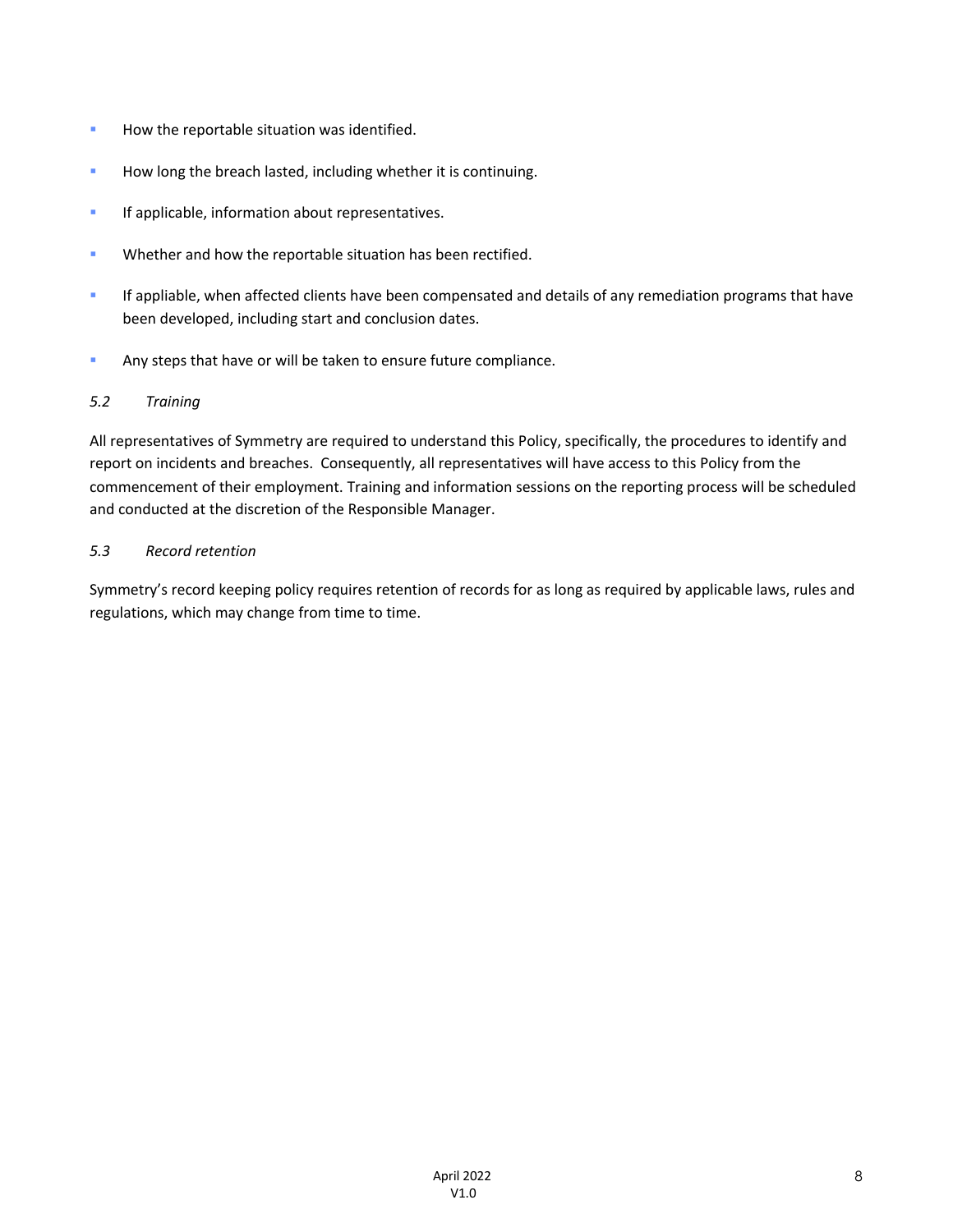# **Appendix A Identifying a Significant Breach**

The new breach reporting guidelines identify three situations where a breach of core obligations is deemed to be significant:

- 1. The provision breached is an offence that may involve imprisonment for certain maximum periods,
- 2. The provision breached is a civil penalty provision (s1041H(1) of the Corporations Act or s12DA(1) of the ASIC Act)
- 3. The breach results (or is likely to result) in material loss or damage to clients or members.

Symmetry are still required to consider the 'significant breach' factors outlined in RG78.

ASIC has noted the following factors to assist licensees in determining if a breach (or likely breach) is significant, and therefore reportable:

| <b>Significant Breach Factors</b>                                                                                                                                   | <b>Likely Determination</b>                                                                                                                                                                                                                                                                                                                                                                                                                                                                                         |
|---------------------------------------------------------------------------------------------------------------------------------------------------------------------|---------------------------------------------------------------------------------------------------------------------------------------------------------------------------------------------------------------------------------------------------------------------------------------------------------------------------------------------------------------------------------------------------------------------------------------------------------------------------------------------------------------------|
| The number or frequency of<br>similar previous breaches                                                                                                             | The more frequent the number of similar breaches, the more likely<br>the breach will be significant.                                                                                                                                                                                                                                                                                                                                                                                                                |
| The impact the breach (or likely<br>breach) on the licensee's ability to<br>provide the financial services<br>covered by their AFSL                                 | Where the ability or capacity to provide financial services covered by<br>the AFSL is reduces, then the breach (or likely breach) may be<br>significant.                                                                                                                                                                                                                                                                                                                                                            |
| The extent to which the breach (or<br>likely breach) indicates that the<br>licensee's arrangements to ensure<br>compliance with their obligations<br>are inadequate | If the breach (or likely breach) indicates the compliance<br>arrangements are inadequate only in an isolated instance, then the<br>breach may not be significant.<br>Where the breach or likely breaches indicate the compliance<br>arrangements have broader inadequacies, it is more likely to be<br>significant.                                                                                                                                                                                                 |
| The actual or potential financial<br>loss to the clients or to the<br>licensee resulting from the breach<br>(or likely breach)                                      | If the breach (or likely breach) causes actual or potential financial<br>loss to clients, it is likely to be significant. However, if the breach is<br>isolated or occasional, the amount of the loss is minimal and effects<br>only a small number of clients, the breach is less likely to be<br>significant.<br>If the breach or likely breach causes actual or potential loss to the<br>licensee, then whether it is significant or not depends on the size of<br>the loss as compared to the overall business. |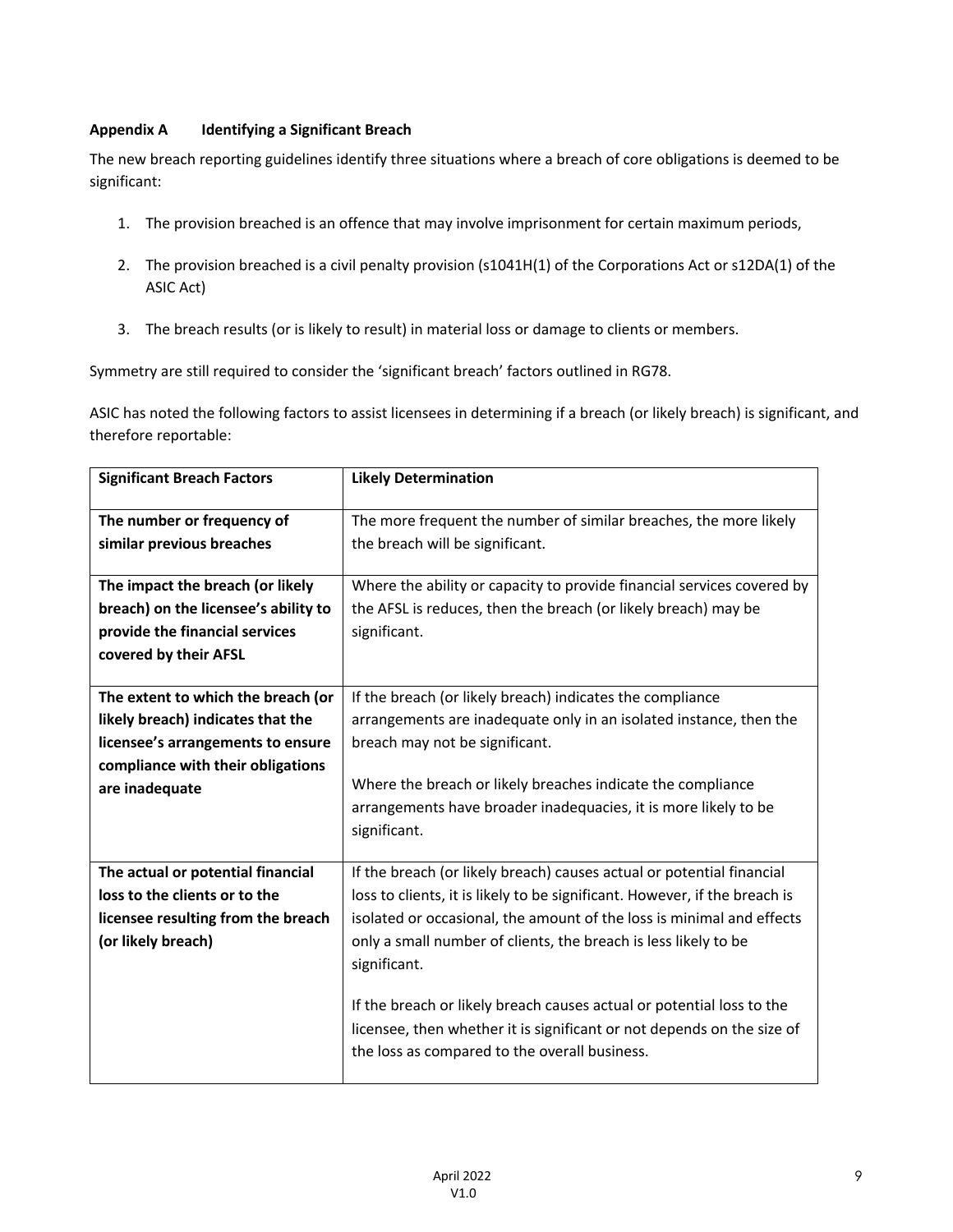| Any other matter prescribed by | Determinations will vary depending on regulation requirement. |
|--------------------------------|---------------------------------------------------------------|
| regulations                    |                                                               |
|                                |                                                               |

# **What are an AFS licensee's core obligations?**

| <b>General obligations</b> | ٠         | do all things necessary to ensure that the financial services covered |
|----------------------------|-----------|-----------------------------------------------------------------------|
|                            |           | by your licence are provided efficiently, honestly and fairly         |
| Under s912A or 912B        |           |                                                                       |
|                            | $\bullet$ | have in place adequate arrangements for the management of             |
|                            |           | conflicts of interest                                                 |
|                            | $\bullet$ | comply with the conditions of your licence                            |
|                            | ٠         | take reasonable steps to ensure that your representatives comply      |
|                            |           | with the financial services laws                                      |
|                            |           |                                                                       |
|                            | ٠         | if you are the operator of an Australian passport fund, or a person   |
|                            |           | with responsibilities in relation to an Australian passport fund-     |
|                            |           | comply with the law of each host economy for the fund                 |
|                            | ٠         | comply with the ASIC reference checking and information sharing       |
|                            |           | protocol                                                              |
|                            |           |                                                                       |
|                            | $\bullet$ | have adequate resources to provide the financial services covered by  |
|                            |           | your licence and to carry out supervisory arrangements (unless you    |
|                            |           | are a body regulated by APRA-see RG 78.151-RG 78.152)                 |
|                            | ٠         | be competent to provide the financial services                        |
|                            | ٠         | have trained and competent representatives                            |
|                            | ٠         | have an IDR procedure for retail clients that complies with standards |
|                            |           | and requirements made or approved by ASIC in accordance with the      |
|                            |           | regulations                                                           |
|                            |           |                                                                       |
|                            | $\bullet$ | have adequate risk management systems (unless you are a body          |
|                            |           | regulated by APRA-see RG 78.151-RG 78.152)                            |
|                            | ٠         | have compensation arrangements in accordance with s912B               |
|                            |           | comply with any other obligations prescribed by Corporations          |
|                            |           | Regulations, including the requirement to cooperate with AFCA         |
|                            |           |                                                                       |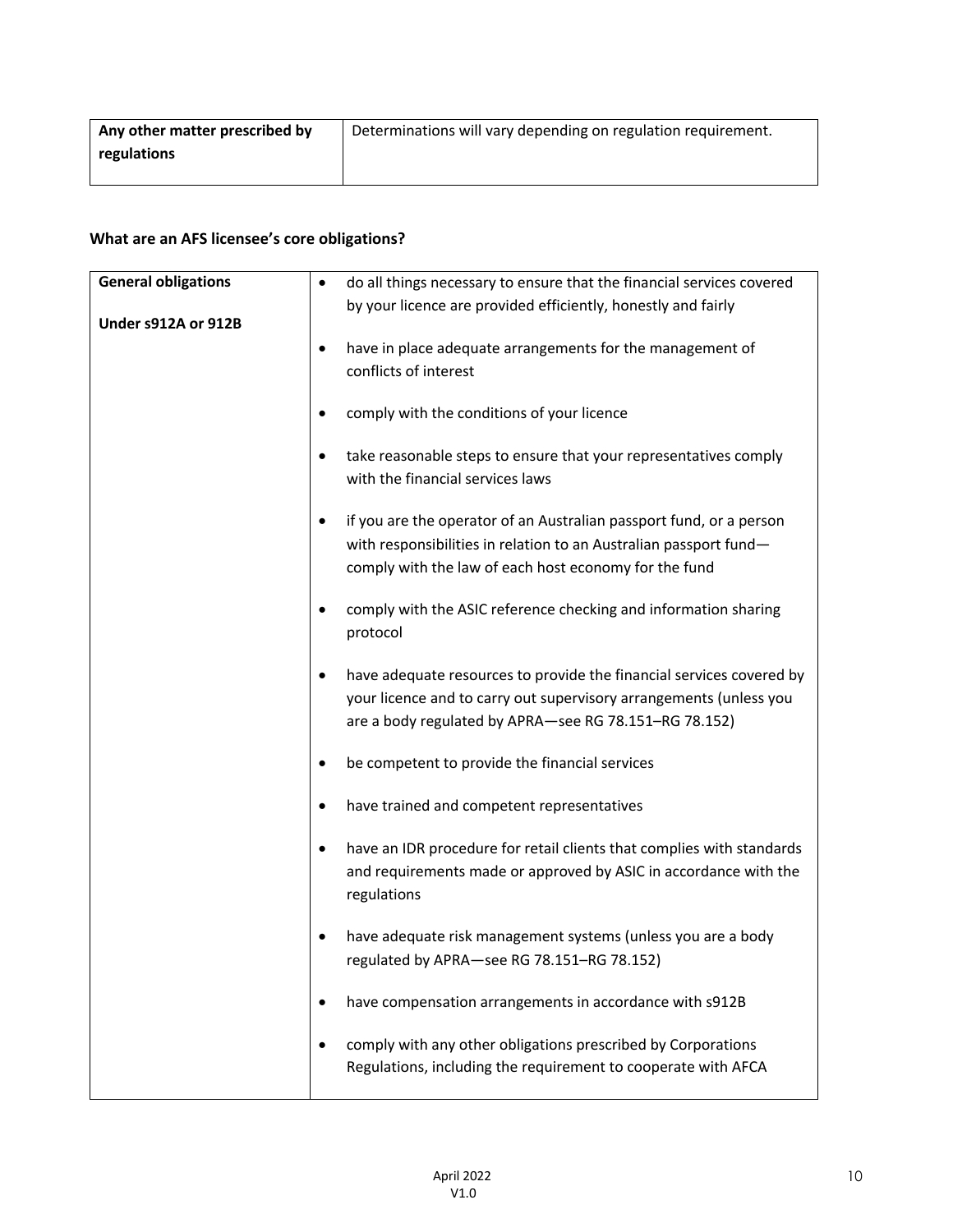| Obligation under s912A(1)(c)    | comply with the 'financial services laws' as defined in s761A, but only                                                                                                                                                          |  |
|---------------------------------|----------------------------------------------------------------------------------------------------------------------------------------------------------------------------------------------------------------------------------|--|
|                                 | those parts that are set out in s912D(3)(b)                                                                                                                                                                                      |  |
|                                 |                                                                                                                                                                                                                                  |  |
| <b>Obligations under the</b>    | Australian National Registry of Emissions Units Act 2011<br>$\bullet$                                                                                                                                                            |  |
| <b>Commonwealth legislation</b> |                                                                                                                                                                                                                                  |  |
| administered by APRA            | Banking Act 1959<br>٠                                                                                                                                                                                                            |  |
|                                 | Carbon Credits (Carbon Farming Initiative Act) 2011                                                                                                                                                                              |  |
|                                 | Clean Energy Act 2011 (no longer in force)                                                                                                                                                                                       |  |
|                                 | Financial Sector (Collection of Data) Act 2001<br>٠                                                                                                                                                                              |  |
|                                 | Financial Sector (Shareholdings) Act 1998                                                                                                                                                                                        |  |
|                                 | Financial Sector (Transfer of Business) Act 1999                                                                                                                                                                                 |  |
|                                 | Insurance Acquisitions and Takeovers Act 1991                                                                                                                                                                                    |  |
|                                 | Insurance Act 1973                                                                                                                                                                                                               |  |
|                                 | Insurance Contracts Act 1984                                                                                                                                                                                                     |  |
|                                 | Life Insurance Act 1995                                                                                                                                                                                                          |  |
|                                 | Retirement Savings Accounts Act 1997<br>٠                                                                                                                                                                                        |  |
|                                 | Superannuation Industry (Supervision) Act 1993                                                                                                                                                                                   |  |
|                                 | Superannuation (Resolution of Complaints) Act 1993;                                                                                                                                                                              |  |
| <b>FASEA Obligations</b>        | <b>12 FASEA Standards:</b>                                                                                                                                                                                                       |  |
|                                 | You must act in accordance with all applicable laws, including this<br>1.<br>Code, and not try to avoid or circumvent their intent.                                                                                              |  |
|                                 | You must act with integrity and in the best interests of each of your<br>2.<br>clients.                                                                                                                                          |  |
|                                 | You must not advise, refer or act in any other manner where you<br>3.<br>have a conflict of interest or duty.                                                                                                                    |  |
|                                 | You may act for a client only with the client's free, prior and informed<br>4.<br>consent. If required in the case of an existing client, the consent<br>should be obtained as soon as practicable after this Code<br>commences. |  |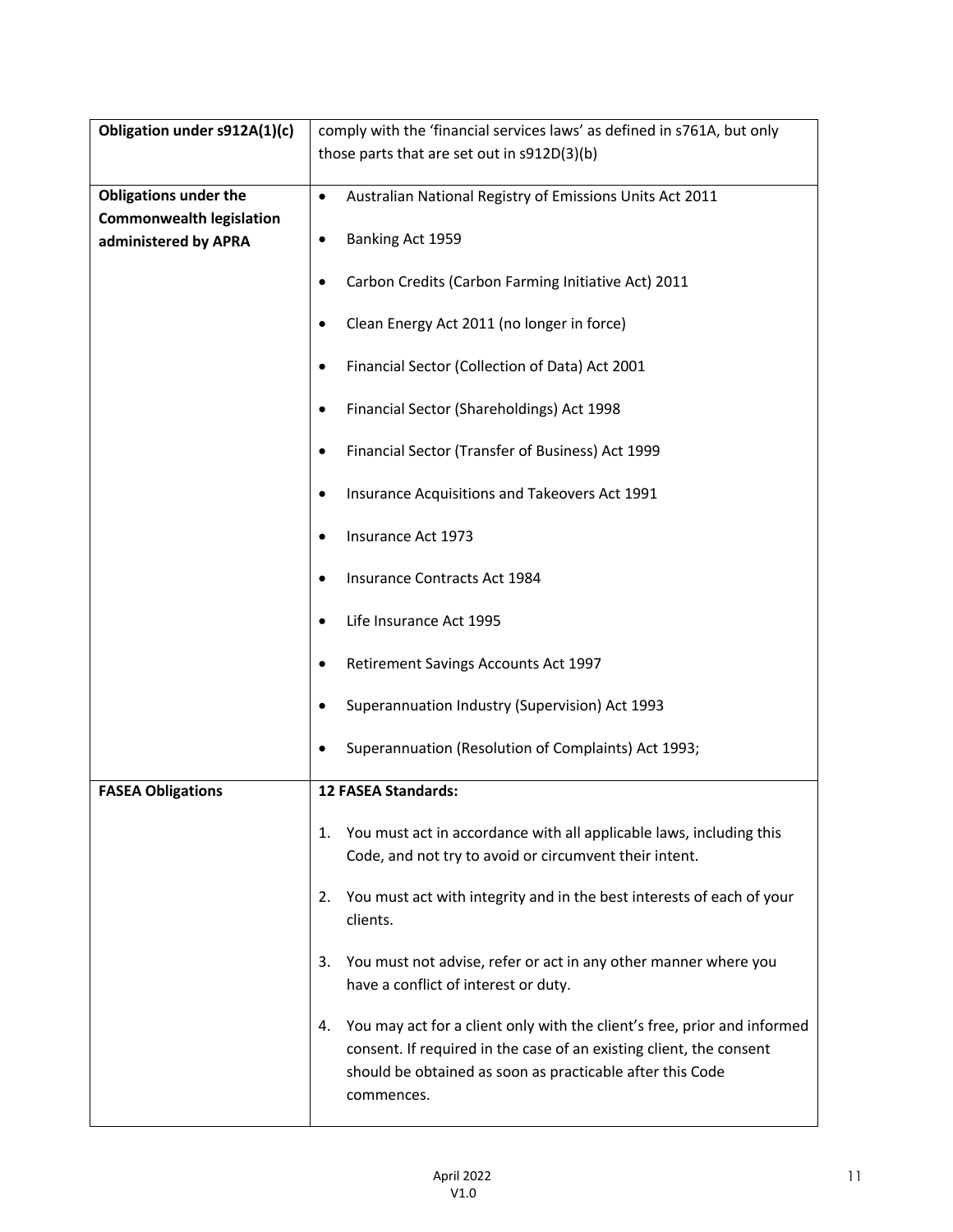| 5. | All advice and financial product recommendations that you give to a      |
|----|--------------------------------------------------------------------------|
|    | client must be in the best interests of the client and appropriate to    |
|    | the client's individual circumstances. You must be satisfied that the    |
|    | client understands your advice, and the benefits, costs and risks of     |
|    | the financial products that you recommend, and you must have             |
|    | reasonable grounds to be satisfied.                                      |
|    |                                                                          |
| 6. | You must take into account the broad effects arising from the client     |
|    | acting on your advice and actively consider the client's broader, long-  |
|    | term interests and likely circumstances.                                 |
|    |                                                                          |
| 7. | The client must give free, prior and informed consent to all benefits    |
|    | you and your principal will receive in connection with acting for the    |
|    | client, including any fees for services that may be charged. If required |
|    | in the case of an existing client, the consent should be obtained as     |
|    | soon as practicable after this code commences.                           |
|    | Except where expressly permitted by the Corporations Act 2001, you       |
|    | may not receive any benefits, in connection with acting for a client,    |
|    | that derive from a third party other than your principal.                |
|    | You must satisfy yourself that any fees and charges that the client      |
|    | must pay to you or your principal, and any benefits that you or your     |
|    | principal receive, in connection with acting for the client are fair and |
|    | reasonable, and represent value for money for the client.                |
| 8. | You must ensure that your records of clients, including former           |
|    | clients, are kept in a form that is complete and accurate.               |
|    |                                                                          |
| 9. | All advice you give, and all products you recommend, to a client must    |
|    | be offered in good faith and with competence and be neither              |
|    | misleading nor deceptive.                                                |
|    |                                                                          |
|    | 10. You must develop, maintain and apply a high level of relevant        |
|    | knowledge and skills.                                                    |
|    | 11. You must cooperate with ASIC and monitoring bodies in any            |
|    | investigation of a breach or potential breach of this Code.              |
|    |                                                                          |
|    | 12. Individually and in cooperation with peers, you must uphold and      |
|    | promote the ethical standards of the profession and hold each other      |
|    | accountable for the protection of the public interest.                   |
|    |                                                                          |